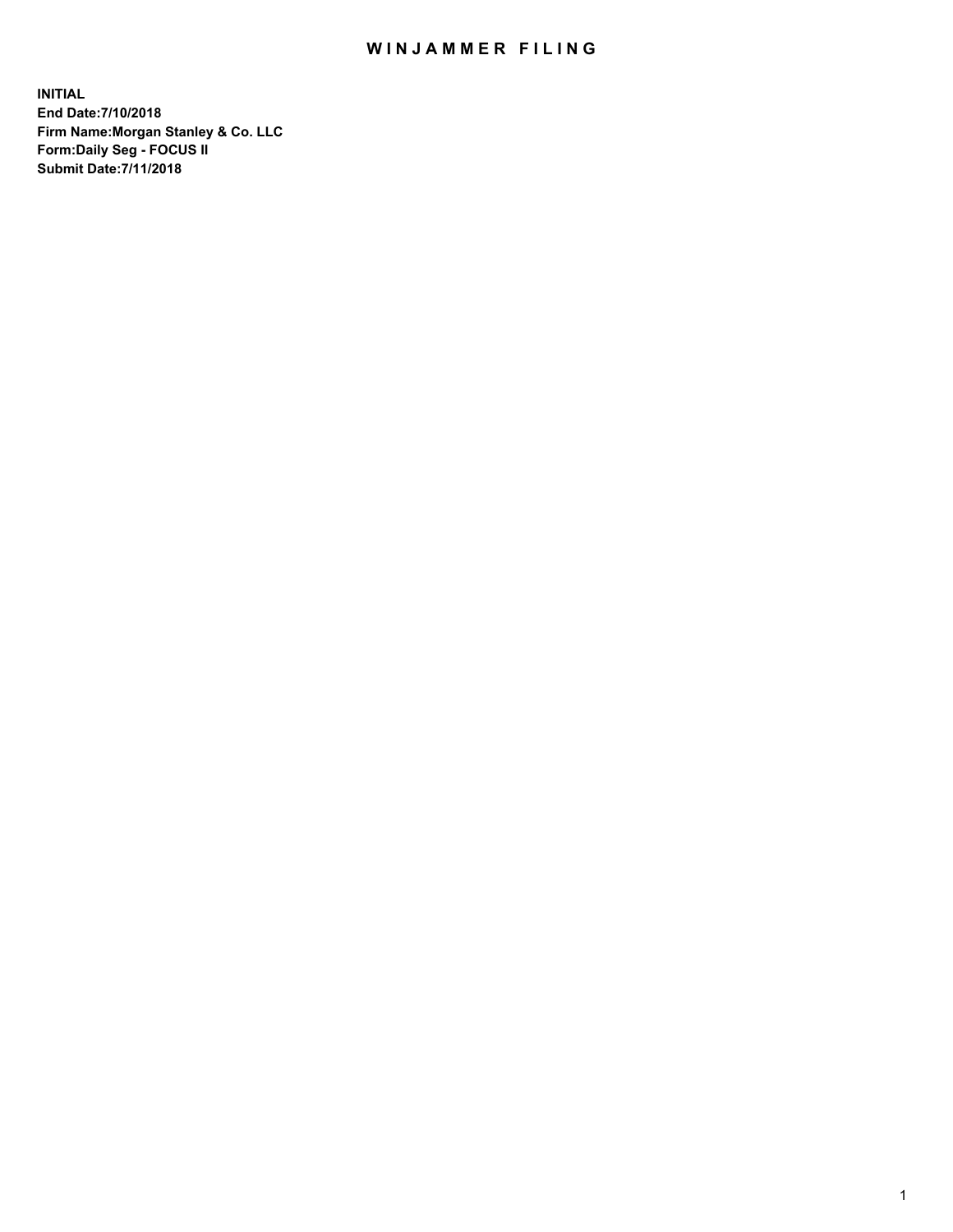**INITIAL End Date:7/10/2018 Firm Name:Morgan Stanley & Co. LLC Form:Daily Seg - FOCUS II Submit Date:7/11/2018 Daily Segregation - Cover Page**

| Name of Company                                                                                                                                                                                                                                                                                                                | Morgan Stanley & Co. LLC                               |  |
|--------------------------------------------------------------------------------------------------------------------------------------------------------------------------------------------------------------------------------------------------------------------------------------------------------------------------------|--------------------------------------------------------|--|
| <b>Contact Name</b>                                                                                                                                                                                                                                                                                                            | <b>Ikram Shah</b>                                      |  |
| <b>Contact Phone Number</b>                                                                                                                                                                                                                                                                                                    | 212-276-0963                                           |  |
| <b>Contact Email Address</b>                                                                                                                                                                                                                                                                                                   | lkram.shah@morganstanley.com                           |  |
| FCM's Customer Segregated Funds Residual Interest Target (choose one):<br>a. Minimum dollar amount: ; or<br>b. Minimum percentage of customer segregated funds required:% ; or<br>c. Dollar amount range between: and; or<br>d. Percentage range of customer segregated funds required between:% and%.                         | 280,000,000<br><u>0</u><br><u>0 0</u><br>0 Q           |  |
| FCM's Customer Secured Amount Funds Residual Interest Target (choose one):<br>a. Minimum dollar amount: ; or<br>b. Minimum percentage of customer secured funds required:%; or<br>c. Dollar amount range between: and; or<br>d. Percentage range of customer secured funds required between:% and%.                            | 140,000,000<br><u>0</u><br><u>00</u><br>0 <sub>0</sub> |  |
| FCM's Cleared Swaps Customer Collateral Residual Interest Target (choose one):<br>a. Minimum dollar amount: ; or<br>b. Minimum percentage of cleared swaps customer collateral required:% ; or<br>c. Dollar amount range between: and; or<br>d. Percentage range of cleared swaps customer collateral required between:% and%. | 92,000,000<br><u>0</u><br><u>00</u><br>0 <sup>0</sup>  |  |

Attach supporting documents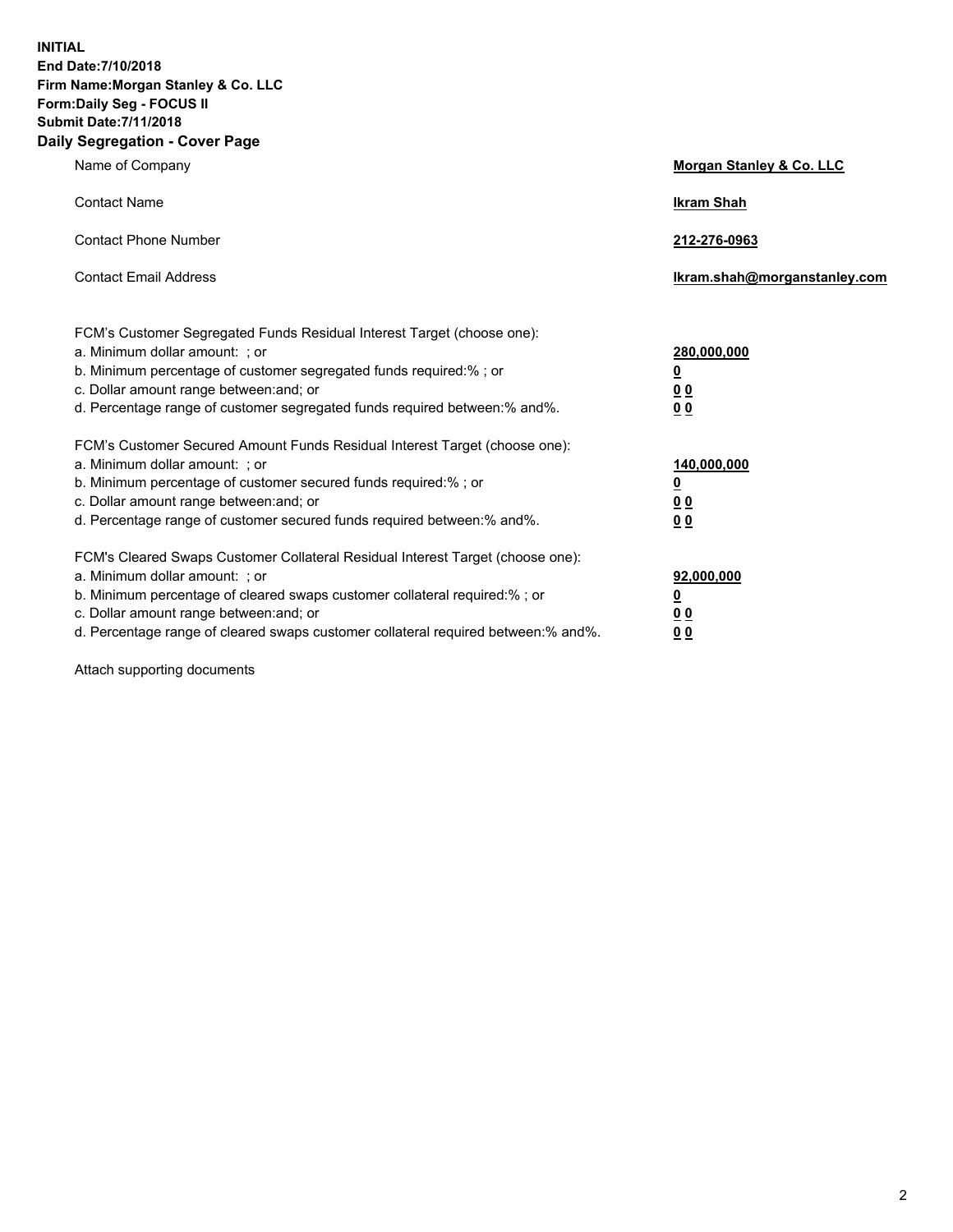## **INITIAL End Date:7/10/2018 Firm Name:Morgan Stanley & Co. LLC Form:Daily Seg - FOCUS II Submit Date:7/11/2018**

## **Daily Segregation - Secured Amounts**

|    | Foreign Futures and Foreign Options Secured Amounts                                         |                                    |
|----|---------------------------------------------------------------------------------------------|------------------------------------|
|    | Amount required to be set aside pursuant to law, rule or regulation of a foreign            | $0$ [7305]                         |
|    | government or a rule of a self-regulatory organization authorized thereunder                |                                    |
| 1. | Net ledger balance - Foreign Futures and Foreign Option Trading - All Customers             |                                    |
|    | A. Cash                                                                                     | 3,208,382,093 [7315]               |
|    | B. Securities (at market)                                                                   | 2,108,401,293 [7317]               |
| 2. | Net unrealized profit (loss) in open futures contracts traded on a foreign board of trade   | <u>-264,934,155</u> [7325]         |
| 3. | Exchange traded options                                                                     |                                    |
|    | a. Market value of open option contracts purchased on a foreign board of trade              | 30,321,808 [7335]                  |
|    | b. Market value of open contracts granted (sold) on a foreign board of trade                | -24,772,586 [7337]                 |
| 4. | Net equity (deficit) (add lines 1. 2. and 3.)                                               | 5,057,398,453 [7345]               |
| 5. | Account liquidating to a deficit and account with a debit balances - gross amount           | 131, 123, 885 [7351]               |
|    | Less: amount offset by customer owned securities                                            | -130,704,160 [7352]                |
| 6. | Amount required to be set aside as the secured amount - Net Liquidating Equity              | 5,057,818,178 [7355]               |
|    | Method (add lines 4 and 5)                                                                  |                                    |
| 7. | Greater of amount required to be set aside pursuant to foreign jurisdiction (above) or line | 5,057,818,178 [7360]               |
|    | 6.                                                                                          |                                    |
|    | FUNDS DEPOSITED IN SEPARATE REGULATION 30.7 ACCOUNTS                                        |                                    |
| 1. | Cash in banks                                                                               |                                    |
|    | A. Banks located in the United States                                                       | 640,168,819 [7500]                 |
|    | B. Other banks qualified under Regulation 30.7                                              | 524,059,445 [7520] 1               |
|    |                                                                                             | [7530]                             |
| 2. | Securities                                                                                  |                                    |
|    | A. In safekeeping with banks located in the United States                                   | 128,479,268 [7540]                 |
|    | B. In safekeeping with other banks qualified under Regulation 30.7                          | 0 [7560] 128,479,268               |
| 3. | Equities with registered futures commission merchants                                       |                                    |
|    | A. Cash                                                                                     | 6,421,056 [7580]                   |
|    | <b>B.</b> Securities                                                                        | $0$ [7590]                         |
|    | C. Unrealized gain (loss) on open futures contracts                                         | -181,698 [7600]                    |
|    | D. Value of long option contracts                                                           | $0$ [7610]                         |
|    | E. Value of short option contracts                                                          | 0 [7615] 6,239,358 [7              |
| 4. | Amounts held by clearing organizations of foreign boards of trade                           |                                    |
|    | A. Cash                                                                                     | $0$ [7640]                         |
|    | <b>B.</b> Securities                                                                        | $0$ [7650]                         |
|    | C. Amount due to (from) clearing organization - daily variation                             | $0$ [7660]                         |
|    | D. Value of long option contracts                                                           | $0$ [7670]                         |
|    | E. Value of short option contracts                                                          | 0 [7675] 0 [7680]                  |
| 5. | Amounts held by members of foreign boards of trade                                          |                                    |
|    | A. Cash                                                                                     | 2,245,498,288 [7700]               |
|    | <b>B.</b> Securities                                                                        | 1,979,922,025 [7710]               |
|    | C. Unrealized gain (loss) on open futures contracts                                         | -264,752,457 [7720]                |
|    | D. Value of long option contracts                                                           | 30,321,808 [7730]                  |
|    | E. Value of short option contracts                                                          | <mark>-24,772,586</mark> [7735] 3. |
|    |                                                                                             | [7740]                             |
| 6. | Amounts with other depositories designated by a foreign board of trade                      | $0$ [7760]                         |
| 7. | Segregated funds on hand                                                                    | $0$ [7765]                         |
| 8. | Total funds in separate section 30.7 accounts                                               | 5,265,163,968 [7770]               |
| 9. | Excess (deficiency) Set Aside for Secured Amount (subtract line 7 Secured Statement         | 207,345,790 [7380]                 |
|    | Page 1 from Line 8)                                                                         |                                    |
|    |                                                                                             |                                    |

- 10. Management Target Amount for Excess funds in separate section 30.7 accounts **140,000,000** [7780]
- 11. Excess (deficiency) funds in separate 30.7 accounts over (under) Management Target **67,345,790** [7785]

Less: amount offset by customer owned securities **-130,704,160** [7352] **419,725** [7354]

## **5,057,818,178** [7360]

B. Other banks qualified under Regulation 30.7 **524,059,445** [7520] **1,164,228,264**

**8. 179,268** [7570]

E. Value of short option contracts **0** [7615] **6,239,358** [7620]

 E. Value of short option contracts **-24,772,586** [7735] **3,966,217,078 207,345,790** [7380]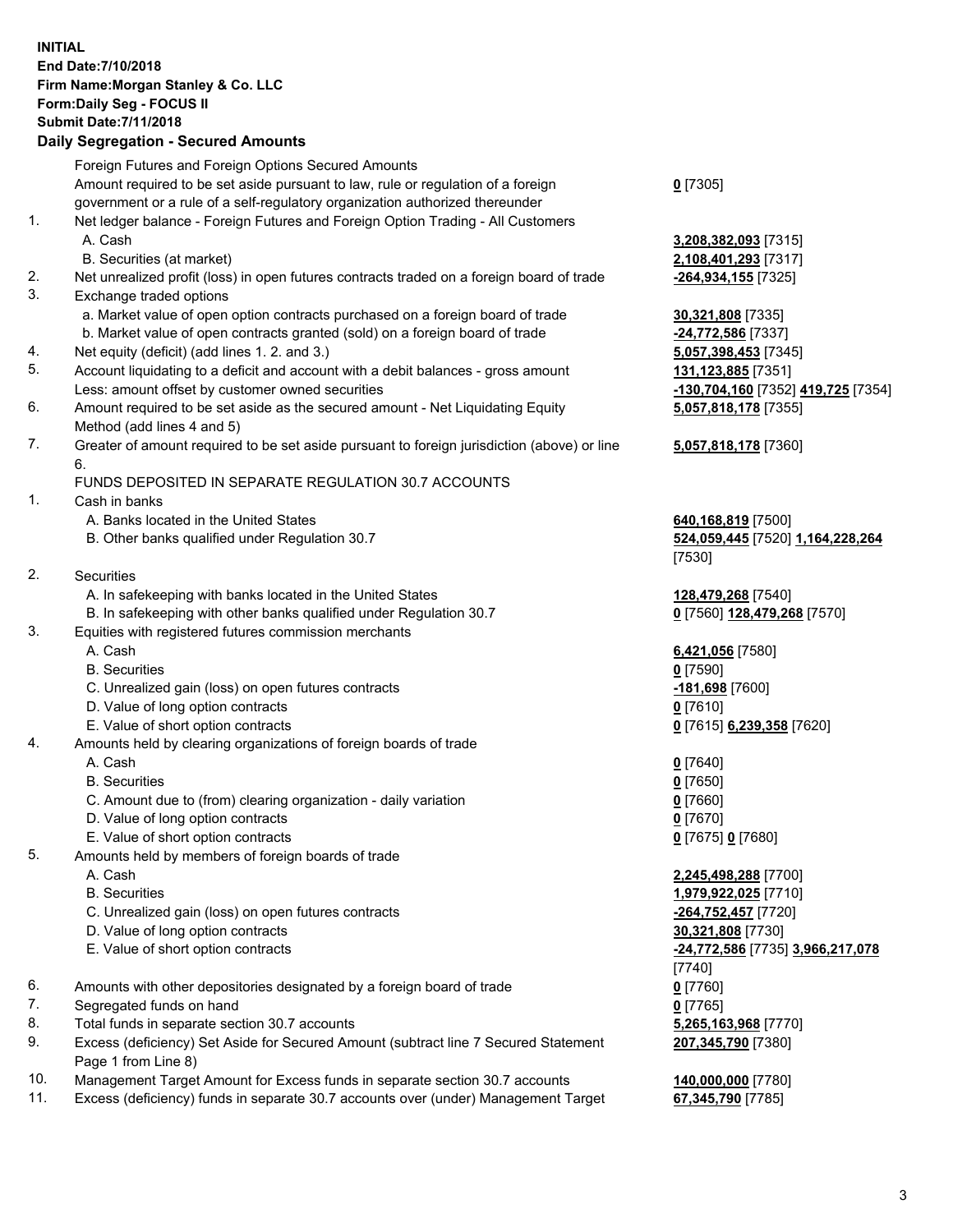**INITIAL End Date:7/10/2018 Firm Name:Morgan Stanley & Co. LLC Form:Daily Seg - FOCUS II Submit Date:7/11/2018 Daily Segregation - Segregation Statement** SEGREGATION REQUIREMENTS(Section 4d(2) of the CEAct) 1. Net ledger balance A. Cash **10,037,157,476** [7010] B. Securities (at market) **5,529,006,648** [7020] 2. Net unrealized profit (loss) in open futures contracts traded on a contract market **757,752,439** [7030] 3. Exchange traded options A. Add market value of open option contracts purchased on a contract market **363,575,476** [7032] B. Deduct market value of open option contracts granted (sold) on a contract market **-549,915,841** [7033] 4. Net equity (deficit) (add lines 1, 2 and 3) **16,137,576,198** [7040] 5. Accounts liquidating to a deficit and accounts with debit balances - gross amount **254,029,106** [7045] Less: amount offset by customer securities **-253,823,153** [7047] **205,953** [7050] 6. Amount required to be segregated (add lines 4 and 5) **16,137,782,151** [7060] FUNDS IN SEGREGATED ACCOUNTS 7. Deposited in segregated funds bank accounts A. Cash **4,999,702,471** [7070] B. Securities representing investments of customers' funds (at market) **0** [7080] C. Securities held for particular customers or option customers in lieu of cash (at market) **491,403,680** [7090] 8. Margins on deposit with derivatives clearing organizations of contract markets A. Cash **6,022,739,604** [7100] B. Securities representing investments of customers' funds (at market) **0** [7110] C. Securities held for particular customers or option customers in lieu of cash (at market) **5,037,602,968** [7120] 9. Net settlement from (to) derivatives clearing organizations of contract markets **92,918,910** [7130] 10. Exchange traded options A. Value of open long option contracts **363,575,476** [7132] B. Value of open short option contracts **-549,915,841** [7133] 11. Net equities with other FCMs A. Net liquidating equity **13,166,622** [7140] B. Securities representing investments of customers' funds (at market) **0** [7160] C. Securities held for particular customers or option customers in lieu of cash (at market) **0** [7170] 12. Segregated funds on hand **0** [7150] 13. Total amount in segregation (add lines 7 through 12) **16,471,193,890** [7180] 14. Excess (deficiency) funds in segregation (subtract line 6 from line 13) **333,411,739** [7190] 15. Management Target Amount for Excess funds in segregation **280,000,000** [7194] 16. Excess (deficiency) funds in segregation over (under) Management Target Amount **53,411,739** [7198]

Excess